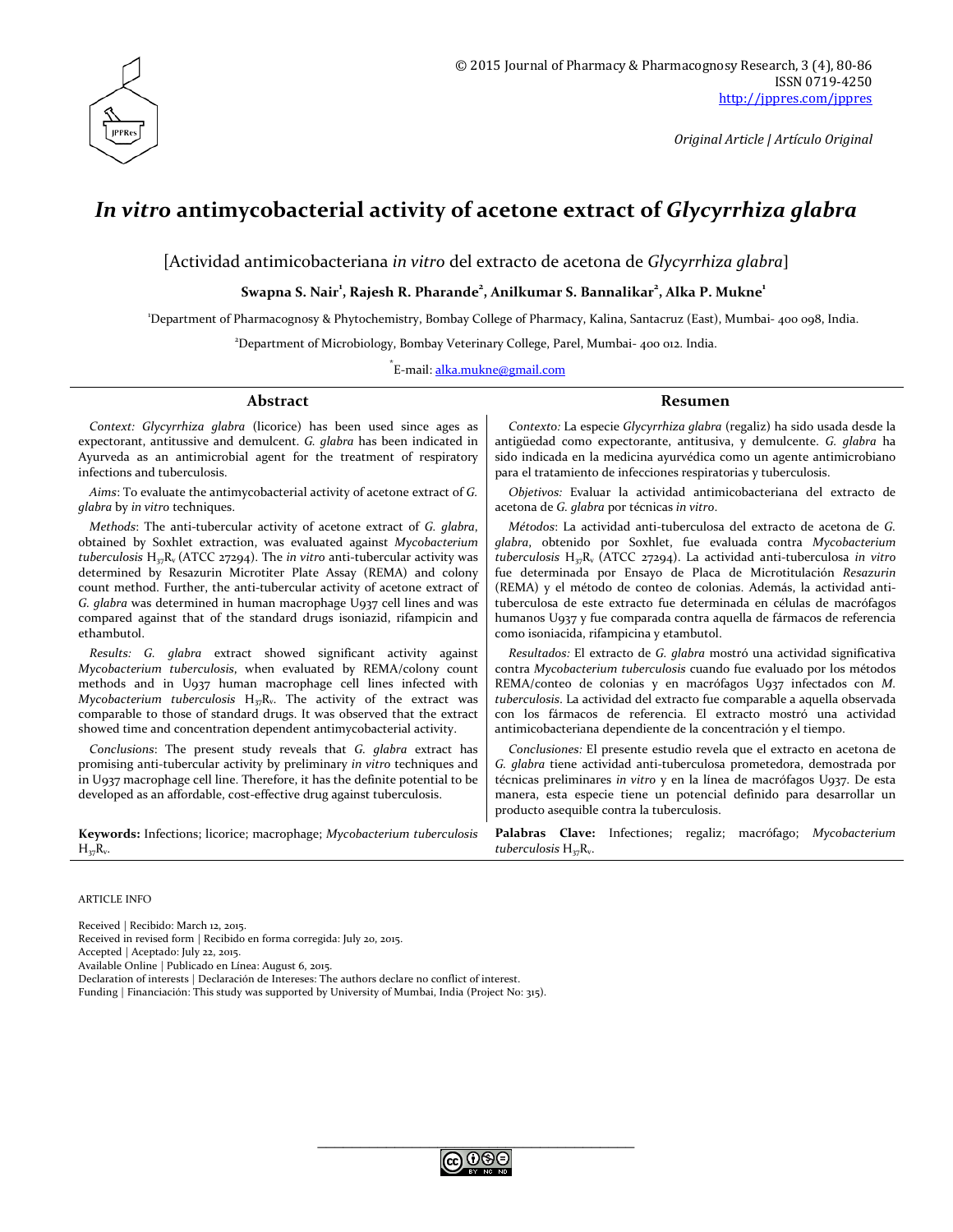## **INTRODUCTION**

Tuberculosis is a highly infectious disease with about one third of the world's population estimated to be infected by it. The side effects and long treatment duration of commonly used anti-tubercular drugs have further complicated the problem of tuberculosis control (WHO 2008). Medicinal plants that produce secondary metabolites that may be potential anti-tubercular agents provide hope for developing new drugs with fewer side effects (Gautam et al., 2007).

Licorice (*Glycyrrhiza glabra* Linn.) commonly known as mulethi or yashtimadhu is an age old plant used in traditional medicine for its ethnopharmacological values to cure various ailments from simple cough to hepatitis to more complex ones like SARS and cancer. In folk medicine, it is used as laxative, emmenagogue, contraceptive, anti tussive, anti asthmatic, galactagogue and antiviral agent (Saxena et al*.,* 2005)*.*  Friis-Moller et al. (2002) reported that a flavonoid licochalcone A isolated from Chinese licorice roots showed anti-tubercular activity against *M. bovis, M. tuberculosis, M. kanasii* and *M. marinum species. Gupta et al.* (2008) reported that glabridin, the major flavonoid present in *G. glabra* could be a potential antimycobacterial agent due to the presence of two free phenolic groups at 1,3- positions. Quan-min et al*.* (2010) reported that antimycobacterial activity of flavonoid glabridin from *Glycyrrhiza uralensis* by Microdilution Alamar Blue Assay against *Mycobacterium tuberculosis*  $H_{37}R_v$  and  $H_{37}R_a$  was observed at 25 µg/mL.

The objective of this study was to assess antitubercular activity of the acetone extract of *G. glabra* by various *in vitro* methods. *In vitro* activity of acetone extract of *G. glabra* was tested by Resazurin Microtiter Plate Assay (REMA) method and colony count method. The extract showed significant activity by these techniques. Hence, the activity of the extract was evaluated in macrophages infected with *Mycobacterium tuberculosis* H37Rv*.* Human macrophage U937 cell lines were selected as the model to further evaluate the anti-tubercular activity since *Mycobacterium tuberculosis* primarily remains

housed within the macrophages during the early stages of infection (Smith*,* 2003).

# **MATERIAL AND METHODS**

# **Plant material**

Roots of licorice (*Glycyrrhiza glabra* Linn.) were purchased from Yucca Enterprises, India and were authenticated from G. N. Khalsa College, India (voucher specimen SN/080312). The roots were powdered using a hammer mill and the powder (60-80 mesh) was extracted by Soxhlet extraction method for twelve hours using acetone as the solvent. After completion of extraction, the solvent was recovered by distillation at 40°C and the dry extract was stored at  $4^0C$ .

## **Bacteria**

*In vitro* antimycobacterial activity of the extract and standard anti tubercular drugs was checked using *Mycobacterium tuberculosis* H<sub>37</sub>R<sub>v</sub> (MTBH) (ATCC 27294) which was obtained from National Institute for Research in Tuberculosis, Chennai, India.

The cultures were preserved on Middlebrook 7H11 agar (Himedia Laboratories, India) and one colony was subcultured in Middlebrook 7H9 broth (Himedia Laboratories, India). After seven days of subculturing, the turbidity of bacterial suspension was adjusted to match the turbidity of McFarland no. 1 solution. This was further diluted in 1:10 proportion to obtain a suspension containing approximately  $10^6$  bacterial Colony Forming Units (CFU)/mL (Martin et al., 2003).

## **Antimycobacterial agents**

Antimycobacterial activity of the extract was compared with standard anti-tubercular drugs rifampicin (RIF), ethambutol (ETH) and isoniazid (INH), which were obtained as gift samples from Lupin Laboratories Ltd., Mumbai, India.

Stock solutions of extract and RIF were prepared in 10% ethanol and 10% methanol, respectively. Stock solutions of INH and ETH were prepared in sterile distilled water. Further dilutions to obtain working solutions of extract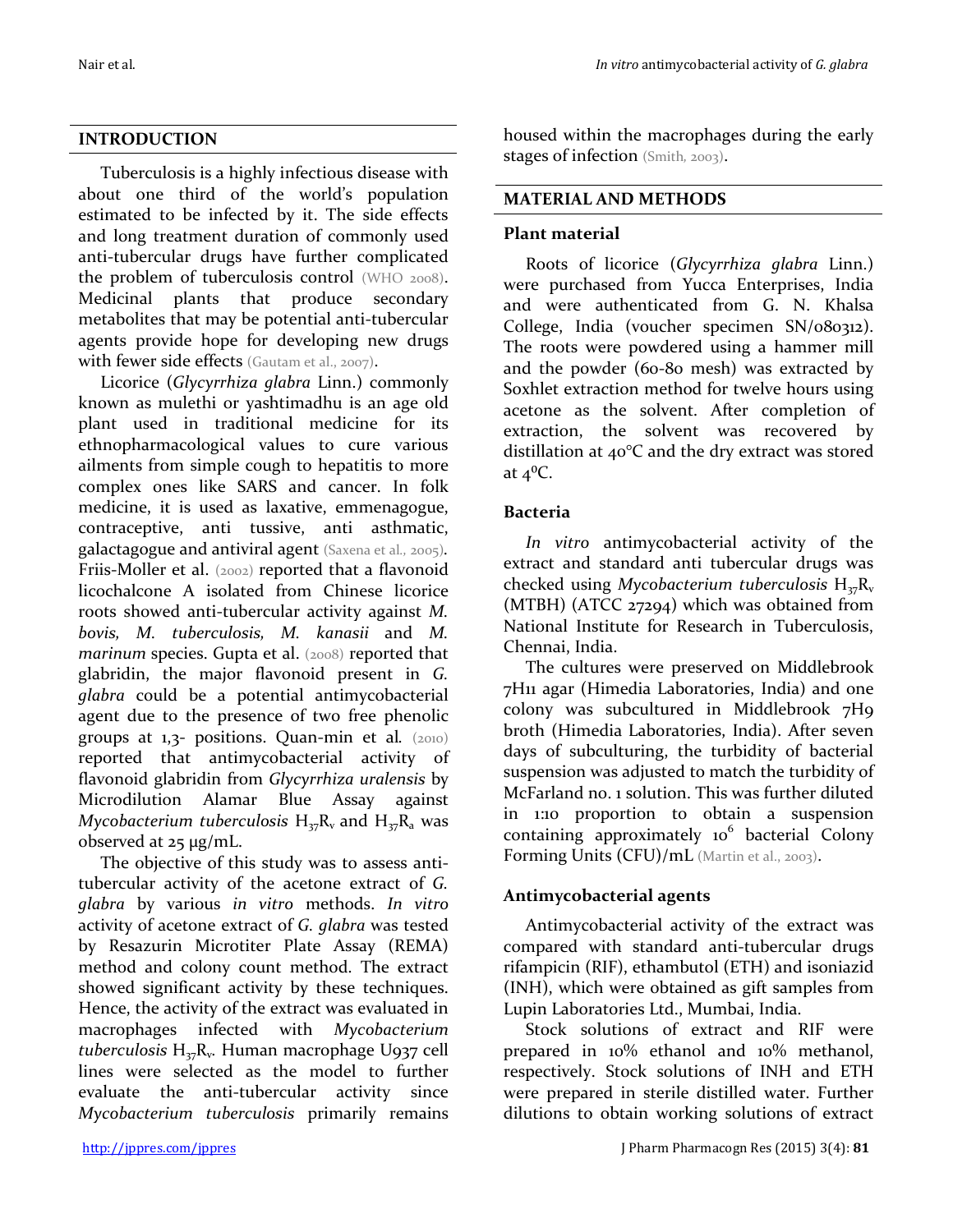and standard drugs were made in sterile distilled water. The drugs and extracts were sterilized by filtering through 0.2 µm nylon membrane filter.

## **Minimum Inhibitory Concentration determination by Resazurin Microtiter Plate Assay (REMA) method**

REMA was performed as described by Banfi et al.  $(2003)$  with minor modifications. Briefly, 100 µL of Middlebrook 7H9 broth was dispensed in each well of the microtitre plate. Serial two-fold dilutions of extract and standard antimycobacterial drugs were made in the plate. Bacterial suspension (100  $\mu$ L) containing approximately 10<sup>6</sup> CFU/mL was added in all the wells. Sterility control and growth control (including controls with 10% ethanol and 10% methanol) were also included. The plate was wrapped in aluminium foil and incubated at 37°C for seven days. After completion of the incubation period, 30 µL resazurin solution (100 µg/mL) was added to each well and plate was again wrapped in aluminium foil and incubated overnight. The plate was then observed for change in color. The color change from blue to pink or colorless indicated growth of the bacteria. The lowest concentration of drug or extract that prevented color change from blue to pink was taken as the upper limit for Minimum Inhibitory Concentration (MIC) range; the highest drug/extract concentration that showed change in color from blue to pink was considered the lower limit.

## **Minimum Bactericidal Concentration and Minimum Inhibitory Concentration determination by colony count method**

Minimum bactericidal concentration (MBC) of the extract and standard anti-tubercular drugs was determined by colony counting on agar plate method as described by Mor et al. (1993) with minor modifications. Middlebrook 7H11 agar was seeded with different concentrations of the extract and standard drugs. 0.1 mL of a bacterial suspension containing approximately  $10<sup>6</sup>$ CFU/mL was spread on top of the seeded agar. The plates were incubated at  $37 \pm 0.5$ °C in  $5\%$  $CO<sub>2</sub>$  condition for twenty one days. MBC was defined as the lowest concentration that

effectively reduced the viable counts in drugcontaining plates by at least 95% as compared to the positive control experiments. MIC was defined as the lowest concentration at which growth was inhibited i.e. same number of colonies was observed in test plates as in growth control.

# **Propagation of human macrophage U937 cell line**

Human macrophage U937 cell line was obtained from National Centre for Cell Sciences, Pune, India.

Propagation and maintenance of human U937 macrophage cell lines were carried out as per the method of Okoko et al. (2007). Briefly, the macrophage cell line was propagated in RPMI- 1640 medium with L-glutamine and 25 mM HEPES buffer (HiMedia Laboratories, India), supplemented with 2.0 g/L sodium bicarbonate, 10% heat inactivated fetal bovine serum and 1 mg/mL streptomycin, at a subculture interval of 2 days. The cells were incubated at  $37^{\circ}C$  in  $5\%$  CO<sub>2</sub> atmosphere.

## **Infection of U937 macrophage cells with**  *Mycobacterium tuberculosis*  $H_{37}R_{v}$

U937 macrophage cells were cultured as described above and were centrifuged, washed and the cell pellet was resuspended in RPMI medium without antibiotics and adjusted to a cell density of  $2 \times 10^6$  viable cells/mL by Trypan blue dye exclusion technique (Patel et al*.,* 2009).

Infection of macrophages with MTBH was carried out by the process described by Park et al. (2006), with slight modifications. Four hundred µL U937 cell suspension containing approximately 2  $x$  10<sup>6</sup> cells/mL was inoculated with four hundred µL bacterial suspension of MTBH containing approximately 10<sup>6</sup> CFU/mL and incubated for 1, 3, 6, and 24 h at  $37 \pm 0.5$ °C in  $5\%$  CO<sub>2</sub> atmosphere. After completion of the incubation period, internalization of bacteria into macrophages was checked by colony counting and Ziehl-Neelsen staining method. It was observed that the optimum number of bacilli was internalized into all the macrophages after 6 h of incubation. Hence, in the rest of the study, infection of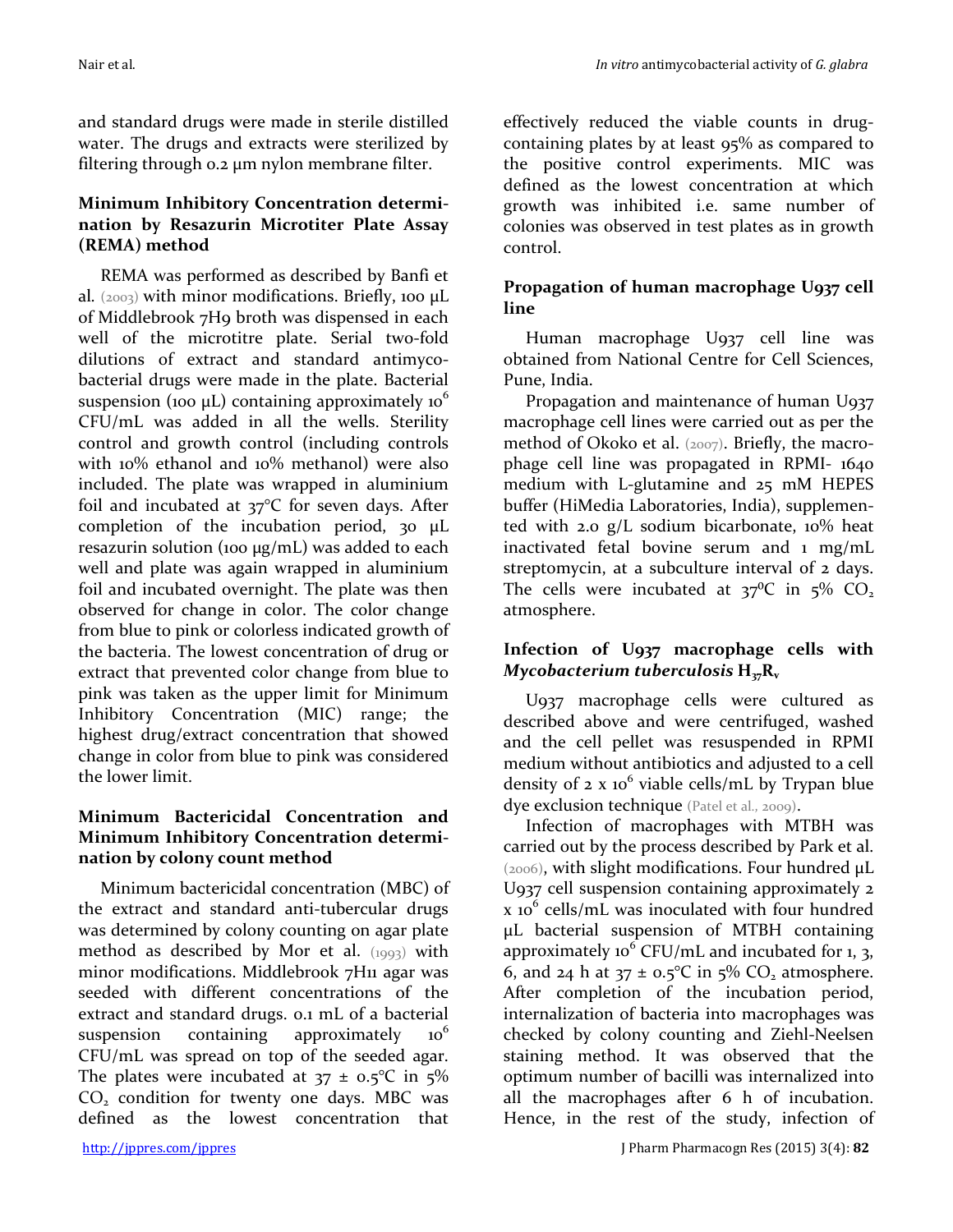macrophages with MTBH was carried out by incubating the macrophages with bacteria for 6 hours. After internalization of bacteria into macrophages, the extracellular bacilli were removed by washing thrice with RPMI – 1640 medium followed by washing with phosphate buffered saline (PBS).

## **Antimycobacterial activity of extract and standard drugs in U937 macrophages infected**  with *Mycobacterium tuberculosis*  $H_{37}R_{v}$

The test and standard compounds were added to the infected macrophages in various concentrations and incubated. Untreated infected cells were used as a control for each time point. After completion of the incubation period, the cells were washed thrice with PBS to remove the extracellular drug. The cells were lysed using 0.06% sodium dodecyl sulphate (SDS) (Barrow et al.*,* 1998). Ten µL of the lysate was placed on Middlebrook 7H<sub>11</sub> agar and were incubated at 37  $\pm$  0.5°C in 5% CO<sub>2</sub> atmosphere for twenty one days. The number of CFUs was counted after completion of the incubation period. The study was conducted in triplicate on three different days.

#### **Statistical analysis**

MIC and MBC values obtained for extract and standard drugs by REMA and colony count method were statistically analyzed by Kruskal-Wallis test and results of CFU counts of control and drug/ extract for cell-line studies at each time point were compared by two-way analysis of variance (ANOVA) at 95% confidence interval using Graphpad Prism 6.0 software. Statistical significance was reached when the *p-* value was  $<0.05.$ 

#### **RESULTS**

## **MIC determination by Resazurin Microtiter Plate Assay (REMA) method**

In this study, MIC of acetone extract of *G. glabra* against MTBH was found to be 0.97 - 1.95 µg/mL. MIC of extract and standard drugs against MTBH by REMA method is given in Table 1.

| Table 1. MICs of acetone extract of G. glabra and standard drugs |  |
|------------------------------------------------------------------|--|
| against MTBH, determined by REMA method.                         |  |

| Extract/drug    | MIC (µg/mL)                           |
|-----------------|---------------------------------------|
| Acetone extract | $0.97 - 1.95 \pm 0.56^{\circ}$        |
| <b>RIF</b>      | $0.009 - 0.019 \pm 0.05$ <sup>"</sup> |
| INH             | $7.8125 - 15.625 \pm 0.09$            |
| <b>ETH</b>      | $15.625 - 31.25 \pm 0.15^0$           |

Different letters symbolize significant differences ( $p <$  0.05) by mean of the nonparametric Kruskal-Wallis test. Data represent the mean  $\pm$  SD of at least n = 9.

MIC: Minimum inhibitory concentration; MTBH: *Mycobac-terium tuberculosis* H<sub>37</sub>R<sub>v</sub>; RIF: Rifampicin; INH: Isoniazid; ETH: Ethambutol.

RIF showed significantly better activity as compared to acetone extract of *G. glabra*, whereas, acetone extract of *G. glabra* showed significantly greater activity than INH and ETH (*p* < 0.0001), when evaluated by REMA. The growth controls with and without 10% ethanol and 10% methanol, respectively showed change in color from blue to pink indicating that use of these solvents for preparation of extract and RIF, respectively did not have any bearing on the antimycobacterial activity of the extract and RIF.

## **MIC and MBC determination by colony count method**

MIC and MBC of extract and standard drugs against MTBH were determined by colony count method. The results for MIC and MBC by colony count method are summarized in Table 2.

It was observed that MIC and MBC of acetone extract of *G. glabra* was significantly lower than that of INH and ETH  $(p \lt o.0001)$ , when evaluated by colony count method.

Since acetone extract of *G. glabra* showed promising anti-tubercular activity by *in vitro* test methods, the activity of the extract was checked in cell lines.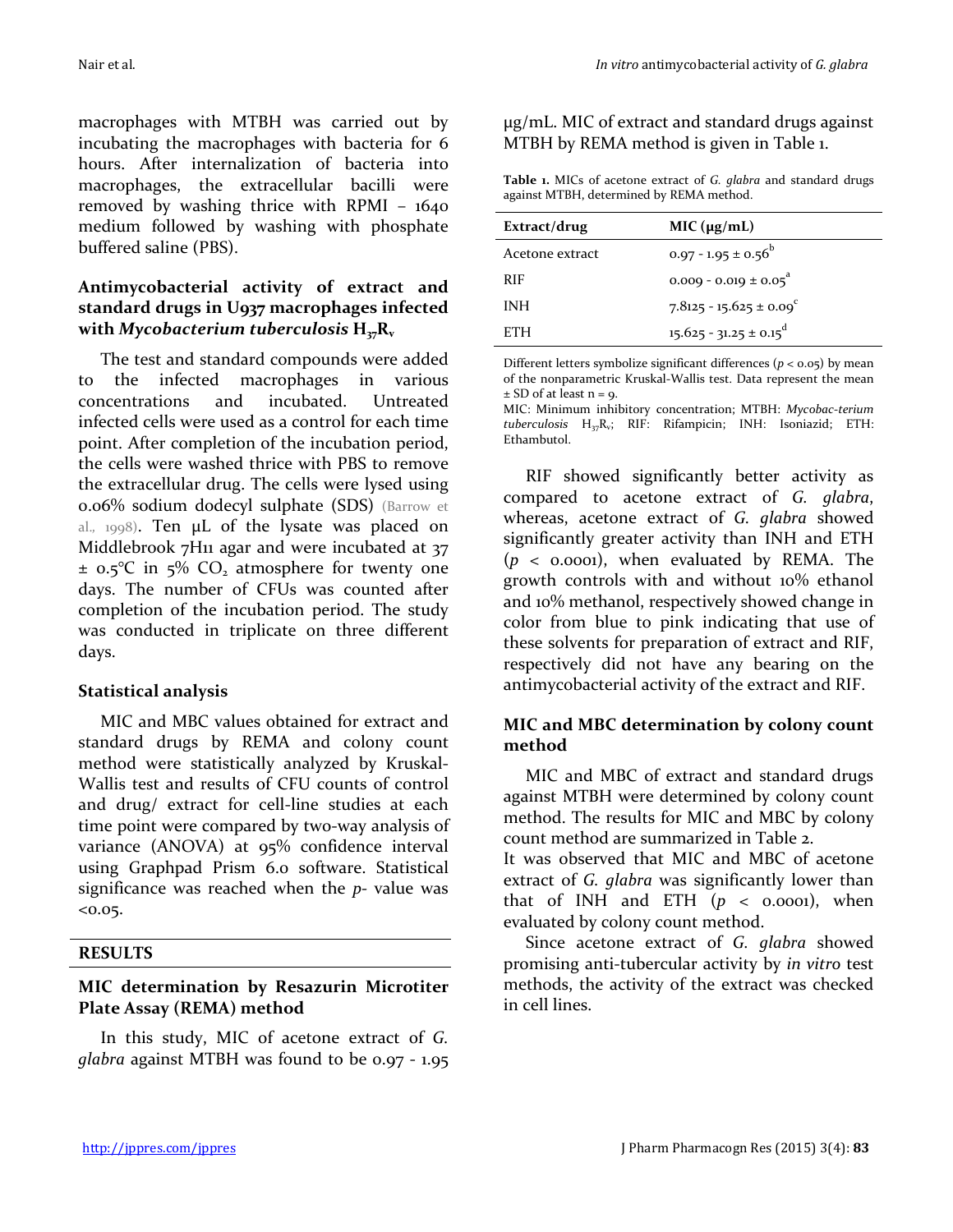| Drug/<br>extract | MBC $(\mu g/mL)$ | MIC (µg/mL)                                                                 |  |
|------------------|------------------|-----------------------------------------------------------------------------|--|
| Extract          |                  |                                                                             |  |
| <b>INH</b>       |                  | $5.0 \pm 0.528^b$<br>12.5 ± 0.697 <sup>c</sup><br>35.0 ± 1.527 <sup>d</sup> |  |
| <b>ETH</b>       | 60°              |                                                                             |  |
| <b>RIF</b>       | $\mathcal{A}^a$  | $< 1.0 \pm 0.557$ <sup>a</sup>                                              |  |

**Table 2.** MBC and MIC of acetone extract of *G. glabra* and standard drug against MTBH, determined by colony count method.

Different letters symbolize significant differences (*p* < 0.05) by mean of the nonparametric Kruskal-Wallis test. Data represent the mean  $\pm$  SD of at least n = 9.

MBC: Minimum bactericidal concentration; MIC: Minimum inhibitory concentration; MTBH: *Mycobacterium tuberculosis* H<sub>37</sub>R<sub>v</sub>; RIF: Rifampicin; INH: Isoniazid; ETH: Ethambutol.

## **Antimycobacterial activity of extract and standard drugs in U937 macrophages infected**  with *Mycobacterium tuberculosis*  $H_{37}R_v$

A two-log increase in the number of CFUs/mL was observed in the positive control at day seven as compared to day 0.125 for MTBH. Two-way ANOVA comparisons were done between control experiments and each drug experiment. The activities of extract and standard drugs were expressed as  $log_{10}$  CFU/mL count observed on each day compared with the positive control experiments.

## **Antimycobacterial activity of extract in U937 macrophages infected with** *Mycobacterium tuberculosis* **H37Rv**

The  $log_{10}$  of number of colonies of MTBH after incubation with extract for various time intervals is shown in Fig. 1.



Figure 1. Log<sub>10</sub> number of CFUs of MTBH after incubation with various concentrations of acetone extract (10 - 200 µg/mL) of *G. glabra* for various time intervals. The activity is expressed as  $log_{10}$ CFU/mL observed at each day compared to the control. Data represent the mean  $\pm$  SEM of n= 9 sets of replicate performed in triplicate on three different days.

As evident from Fig. 1, it was observed that extract showed time and concentration-dependent activity. The difference in  $log_{10}$  CFUs at each concentration and each time interval was statistically significant  $(p < 0.05)$  except on days 4 and 7**.** Extract (20 µg/mL) reduced CFU counts significantly after just 18 h of incubation with the infected macrophages ( $p < 0.05$ ) as compared to the control. Complete inhibition was observed at 100 µg/mL after 1 day incubation of extract with macrophages infected with MTBH.

## **Antimycobacterial activity of extract and standard drugs in U937 macrophages infected**  with *Mycobacterium tuberculosis*  $H_{37}R_{v}$

The results obtained for extract were compared with the antimycobacterial activity of standard drugs used. The result for the antimycobacterial activity of extract in comparison with standard drugs is summarized in Fig. 2.



**Figure 2.** Activity of acetone extract of *G. glabra* in comparison to those of standard drugs against MTBH at different time points. The activity is expressed as log10 CFU/mL observed at each day compared to the control. Data represent the mean  $\pm$  SEM of n= 9 sets of replicate performed in triplicate on three different days.

Extract concentration of 20 µg/mL was selected for evaluating comparative activity of extract versus standard drugs at different time points as this was the lowest extract concentration that gave almost complete growth inhibition after seven days of incubation. Standard drug concentration of 10 µg/mL was used for evaluating the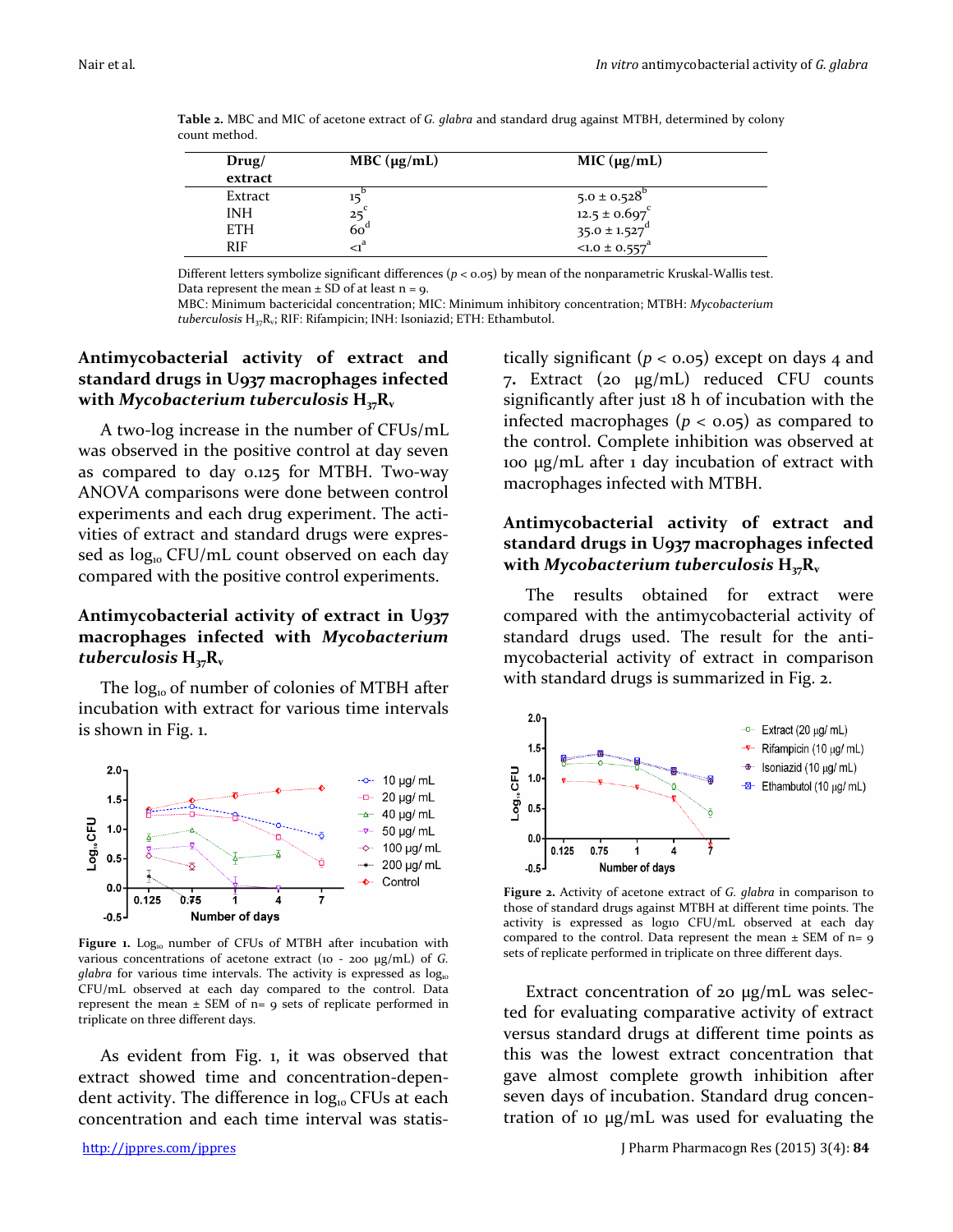comparative activity, as the plasma  $C_{\text{max}}$  of the standard drugs after oral administration of standard dose is approximately 10  $\mu$ g/mL (Acocella, 1978; Peloquin et al*.,* 1999a; 1999b).

RIF (10  $\mu$ g/mL) showed significantly greater antimycobacterial activity than the extract (20  $\mu$ g/mL) at all time intervals of incubation ( $p <$ 0.05). Extract (20 µg/mL) showed significantly (*p* < 0.05) greater intracellular antimycobacterial activity as compared to standard drugs ETH and INH (10  $\mu$ g/mL). The results obtained by cell line studies correlate with the anti-tubercular activity data of acetone extract of *G. glabra* obtained by REMA and colony count methods.

# **DISCUSSION**

Current tuberculosis therapy, also known as DOTS consists of treatment with a combination of drugs. This combination therapy causes hepatotoxicity as the major side effect (Ramappa et al., 2013). Medicinal plants can act as potential anti-tubercular agents that can be used in combination with the standard anti-tubercular drugs (Gautam et al., 2007). This would reduce the dose of conventional anti-tubercular agents, thus reducing the dose related side-effects. In this experiment, acetone extract of *G. glabra* was tested for antimycobacterial activity by various *in vitro* methods.

MIC of the extract was checked by REMA method and colony count method. As evident from the Tables 1 and 2, the extract showed lower MIC by REMA method than by colony count method. It has been reported that the MIC shown by a compound depends on the technique used for determination. MICs obtained in a liquid medium are lower than those obtained in solid medium as the drug has to diffuse through the matrix in the solid medium in order to exert activity (Pellegrin et al., 1996). It was observed that acetone extract of *G. glabra* showed significantly lower MIC (0.97 - 1.95 μg/mL) against MTBH as compared to standard drugs INH (7.81 - 15.62 µg/mL) and ETH (15.62 - 31.25 µg/mL) (*p* < 0.0001), whereas, MIC of RIF was significantly lower than MIC observed for acetone extract of *G. glabra* ( $p \le 0.0001$ ). MBC of the extract was determined by colony count method. Lowest

concentration of drug which reduced the number of CFUs by 95% was considered as MBC. MBC of the extract against MTBH was found to be 15 µg/mL, whereas MBC of INH was 25 µg/mL and that of ETH was 60 µg/mL. It was observed that acetone extract of *G. glabra* showed significantly better activity than standard drugs INH and ETH by *in vitro* tests  $(p < 0.0001)$ .

To validate the results obtained by REMA and colony count methods, the activity of acetone extract of *G. glabra* was checked in human U937 macrophages infected with MTBH. As demonstrated in Fig. 1, it was observed that the number of CFUs decreased with increase in time of exposure of the infected macrophages to extract, with the extract showing highest degree of activity on day seven, at all concentrations. It was also observed that the number of CFUs reduced with an increase in the concentration of extract. Therefore, it was concluded that activity of extract increased with time and concentration. However, on day four and day seven, extract and standard drugs did not show concentrationdependent activity.

As evident from Fig. 2, extract  $(20 \mu g/mL)$ showed greater reduction in number of CFUs than ETH and INH (10  $\mu$ g/mL) at all-time intervals, with statistically significant difference in activity observed at all time points, except day four and day seven  $(p < 0.05)$ . RIF showed significantly better activity than acetone extract of *G. glabra* (*p* < 0.05).

By *in vitro* studies, acetone extract of *G. glabra* showed better antimycobacterial activity as compared to the standard drugs INH and ETH. Hence, acetone extract of *G. glabra* can be developed as a potential antimycobacterial agent with activity better than or equal to INH and ETH as evident from *in vitro* and cell line studies.

## **CONCLUSIONS**

Acetone extract of *Glycyrrhiza glabra* showed antimycobacterial activity comparable to the standard drugs, though not as potent as rifampicin when evaluated by *in vitro* method and in cell lines infected with *Mycobacterium tuberculosis*  $H_{37}R_v$ . The activity was found to be significantly better than that of isoniazid and